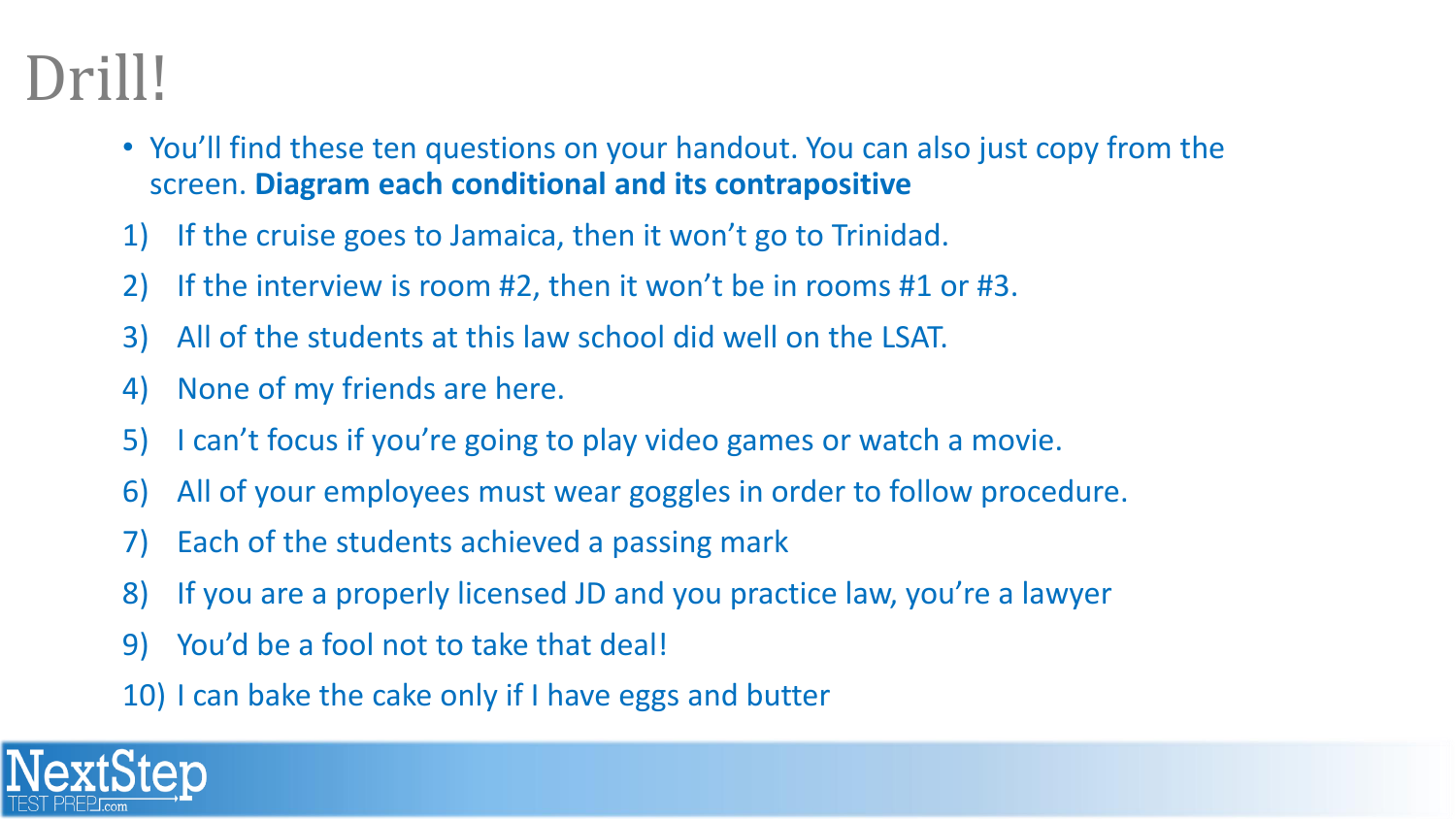Seven dogs – S, T, U, W, X, Y, Z – will be adopted by two different owners, R and Q. Each dog will be adopted by one of the two owners, and no dog will be adopted by both. The following conditions apply:

- If S is adopted by R, then T is adopted by R.
- U and W cannot be adopted by the same owner.
- If X is adopted by Q, then T is adopted by Q.

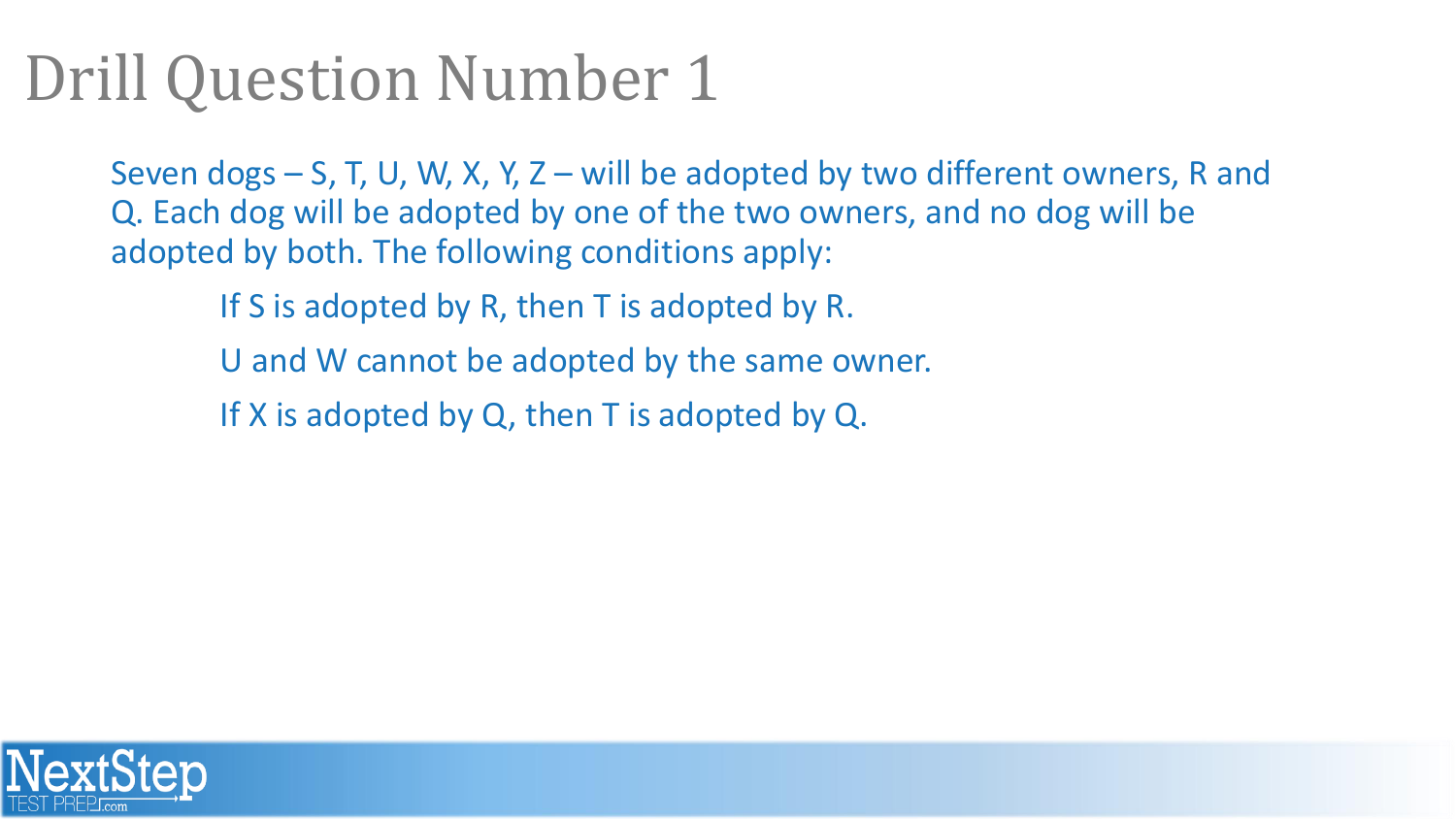A law firm is interviewing seven candidates  $-$  F, G, H, I, J, L, and M  $-$  to fill three positions at the firm. The following conditions apply:

- If F is not hired, then J and L are hired.
- If H is hired, then F is hired.
- M and L must both be hired, or neither is.

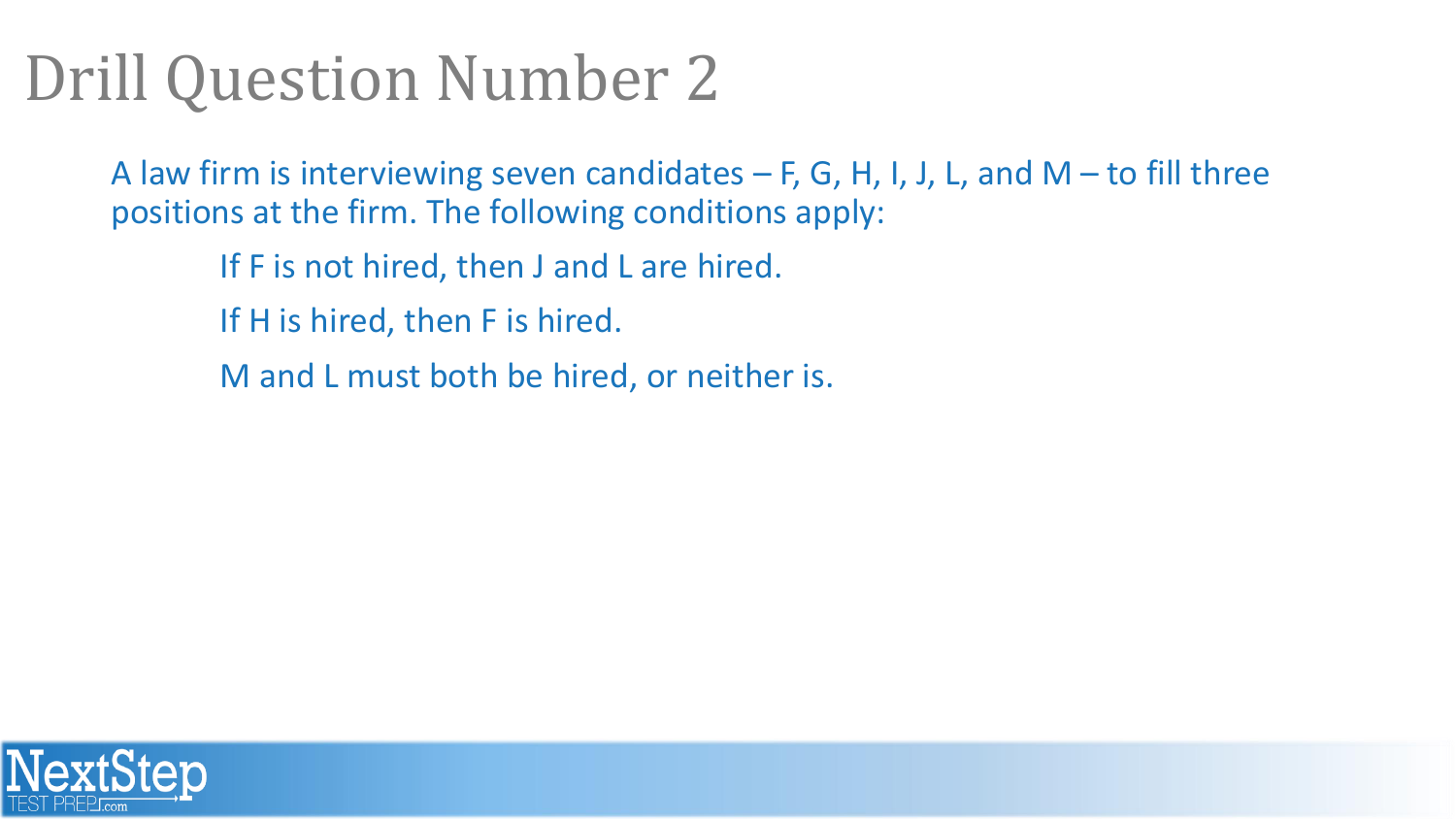Eight books – one each on agriculture, business, culture, dendrology, economics, fine art, geology, and humanism – will be sorted onto three different shelves. The following conditions apply:

- At least two books and no more than three books are on each shelf.
- The books on fine art and culture must be on the same shelf
- If the book on agriculture and dendrology are not together, then the books on economics and business are.